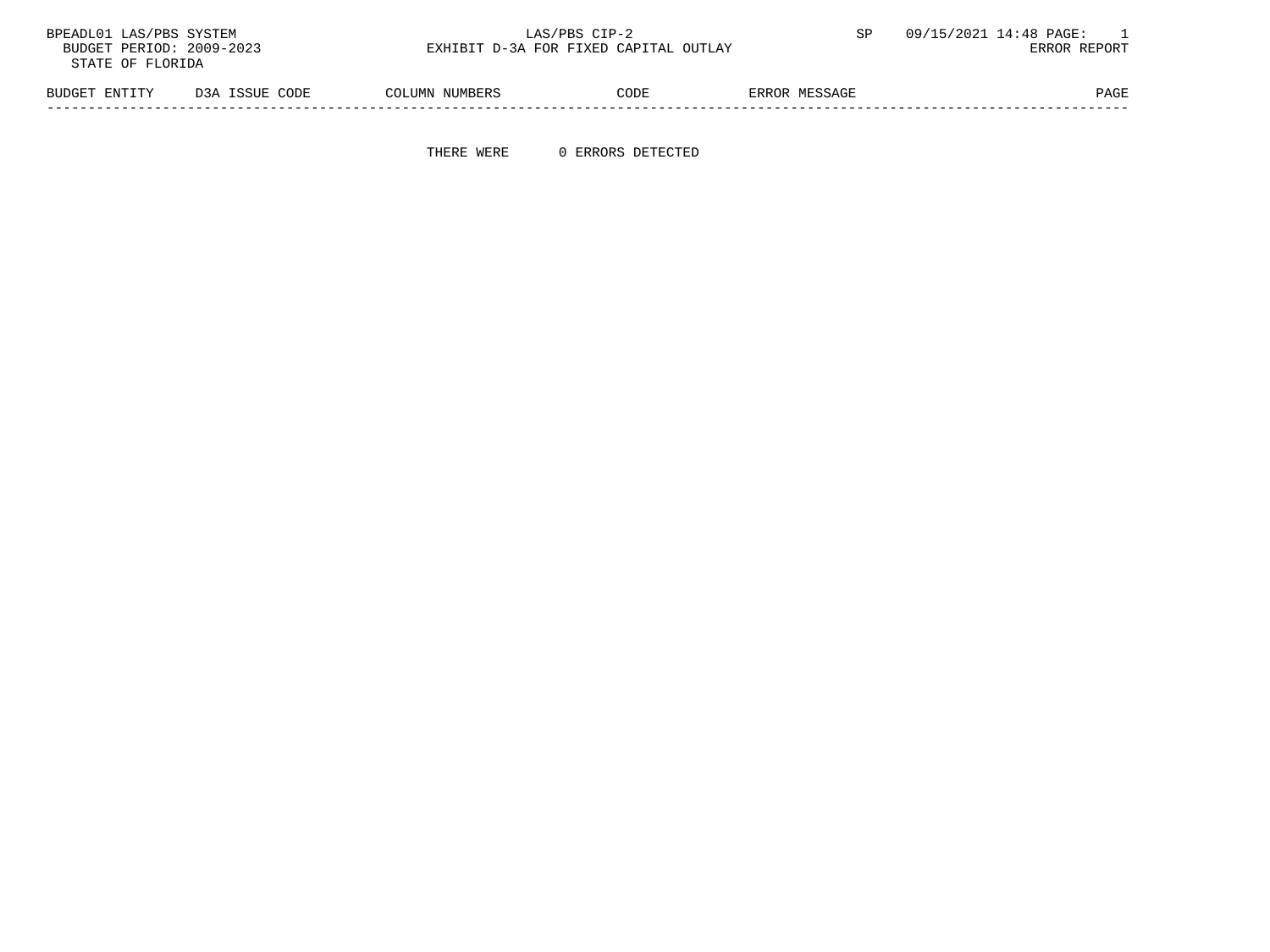## BPEADL01 LAS/PBS SYSTEM CIP-2 CH-2 SP 09/15/2021 14:48 PAGE: 1 BUDGET PERIOD: 2009-2023 EXHIBIT D-3A FOR FIXED CAPITAL OUTLAY

|                                                                                                                                                                                                                           |           | <b>POS</b> | COL A03<br>AGY REQUEST<br>$FY$ 2022-23<br>AMOUNT POS | COL A06<br>AG FCO PLAN<br>FY 2023-24<br>AMOUNT POS |  | COL A07<br>AG FCO PLAN<br>AMOUNT POS | COL A08<br>AG FCO PLAN<br>FY 2024-25 FY 2025-26<br>AMOUNT POS | COL A09<br>AG FCO PLAN<br>FY 2026-27<br>AMOUNT | CODES                                                                                             |
|---------------------------------------------------------------------------------------------------------------------------------------------------------------------------------------------------------------------------|-----------|------------|------------------------------------------------------|----------------------------------------------------|--|--------------------------------------|---------------------------------------------------------------|------------------------------------------------|---------------------------------------------------------------------------------------------------|
| FINANCIAL SERVICES<br>PROGRAM: FIRE MARSHAL<br>PROF TRAINING & STANDARDS<br>PUBLIC PROTECTION<br>LAW ENFORCEMENT<br>CAPITAL IMPROVEMENT PLAN<br>MAINTENANCE AND REPAIR<br>FIXED CAPITAL OUTLAY<br>FIRE COLLEGE-BLDG MAINT |           |            |                                                      |                                                    |  |                                      |                                                               |                                                | 43000000<br>43300000<br>43300400<br>12<br>1202.00.00.00<br>9900000<br>990M000<br>080000<br>080990 |
| INSURANCE REG TF                                                                                                                                                                                                          | $-$ STATE |            | 2,194,805                                            |                                                    |  |                                      |                                                               |                                                | 2393 1                                                                                            |
|                                                                                                                                                                                                                           |           |            |                                                      |                                                    |  |                                      |                                                               |                                                |                                                                                                   |

### AGENCY NARRATIVE:

 2022-2023 BUDGET YEAR NARRATIVE: FIRE COLLEGE-BLDG MAINT IT COMPONENT? NO Reference to Long Range Program Plan: Goal #4) Equip First Responders with the Training and Tools Necessary to Protect Floridians.

 The Division of State Fire Marshal maintains the buildings and property on the Florida State Fire College campus. Much of the infrastructure on the campus is equipment and material that was installed when the campus was constructed almost 35 years ago. As the campus has aged, this infrastructure is beginning to fail and has required expensive repairs to keep operational. The roof is the original from its construction in 1989-90.

#### GENERATOR REPLACEMENT: 275,000

 This project replaces the existing diesel generator on the campus of the Florida State Fire College with a natural gas supplied generator. The existing generator has experienced failures during critical times of need. During hurricane Michael the Bureau was required to rent a unit due to a critical failure of the existing unit.

 The current generator located on the Fire College campus was installed in 2003 and is nearing the end of its anticipated life cycle. The unit is a diesel generator and must be manually filled in the event of prolonged use. The Fire College is often used as a staging point in times of hurricanes or other disasters where state assets need to be deployed to different regions of the state. Power must be available to house those type of assets as well as enable the Fire College staff to maintain functionality of the facility. Additionally, the unit has experienced failures when power to the campus has been interrupted which has negatively impacted the ability of the campus to maintain HVAC systems as well potable water and fire protection systems. In Fiscal Year 2017-18 the Fire College paid \$28,910 for repairs, and \$26,898 in Fiscal Year 2018-19. To date, \$26,737 has been expended for repairs in current year.

 Transitioning to a natural gas supplied generator removes the potential for contaminated diesel (i.e. algae) impacting the operation of the unit. Natural gas is currently utilized across the campus and this will remove the requirement for diesel to be delivered in anticipation of a hurricane / natural disaster impact or to maintain a diesel supply to the unit during a natural disaster. A new unit will allow for a natural gas feed which eliminates the need for manual fueling. With the new unit the College will function as normal no matter what weather events take place.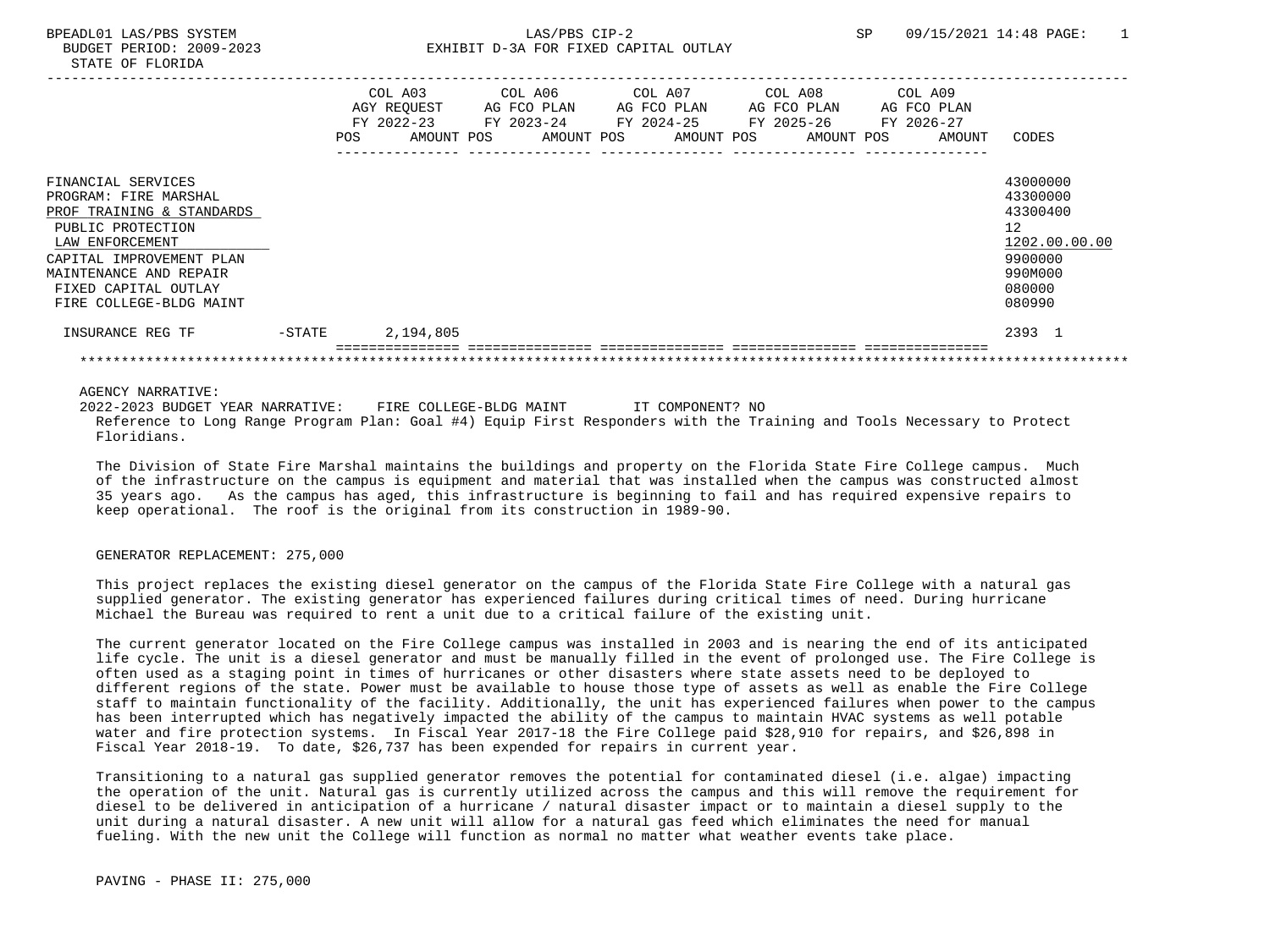STATE OF FLORIDA

|                                                                                                                                                                        | POS | COL A03<br>AGY REQUEST<br>FY 2022-23<br>AMOUNT POS | COL A06<br>AG FCO PLAN<br>FY 2023-24<br>AMOUNT POS | COL A07<br>AG FCO PLAN<br>FY 2024-25<br>AMOUNT POS | COL A08<br>AG FCO PLAN<br>FY 2025-26<br>AMOUNT POS | COL A09<br>AG FCO PLAN<br>FY 2026-27<br>AMOUNT | CODES                                                                         |
|------------------------------------------------------------------------------------------------------------------------------------------------------------------------|-----|----------------------------------------------------|----------------------------------------------------|----------------------------------------------------|----------------------------------------------------|------------------------------------------------|-------------------------------------------------------------------------------|
| FINANCIAL SERVICES<br>PROGRAM: FIRE MARSHAL<br>PROF TRAINING & STANDARDS<br>PUBLIC PROTECTION<br>LAW ENFORCEMENT<br>CAPITAL IMPROVEMENT PLAN<br>MAINTENANCE AND REPAIR |     |                                                    |                                                    |                                                    |                                                    |                                                | 43000000<br>43300000<br>43300400<br>12<br>1202.00.00.00<br>9900000<br>990M000 |

 This issue requests funding to continue repaving parking lots at the Fire College. Phase I of paving was complete in June 2020. This request is for Phase II of the paving project. Paved areas have degraded and weathered over time causing large potholes to develop in the asphalt and have posed a risk to students traversing the campus and during training activities. There are paved areas on campus located in the training area that have completely deteriorated making it unsafe for driving the apparatus on these areas. Students are at risk of injury during daily physical training each morning due to the multiple potholes. Staff continues to "patch" these areas, but the fixes are temporary and last only a short period of time. Bids were obtained for resurfacing the drive and parking areas of campus and it is estimated that 275,000 will be needed to complete Phase II of the project.

#### ROOF REPAIRS: 101,793

 A recent roof inspection identified several roofs on campus that are in fair to poor condition, creating an immediate need for repair. Roof repairs will include the repair and replacement of flashing, reapplication of urethan mastic to all ridge caps, replacement of coping caps and neoprene gaskets, reapplication of metal rog primers, as well as conducting an infrared moisture analysis and core testing.

 This issue will cover the following roof repairs: Building "B" Auditorium - 21,505 Building "C" Administration - 11,905 Building "A" Cafeteria - 34,454 Building "D" Maintenance - 6,602 Building "E" Firehouse - 5,882 Infrared Moisture Analysis on buildings listed above - 21,445

#### FACADE REPAIR AND RESTORATION: 1,543,012

 The Division of State Fire Marshal maintains the buildings and property on the Florida State Fire College campus. Much of the infrastructure on the campus is comprised of equipment and materials installed when the campus was constructed almost 35 years ago. The Fire College is tasked with the delivery of programs that increase the knowledge of Florida's volunteer and career firefighters through high-quality training offered on campus.

 As the campus has aged, its infrastructure is beginning to fail and has required expensive repairs to keep the campus operational. In two previous fiscal years, the Administrative/Classroom building at the Fire College has had to conduct underpinning to different sections in the classroom areas. This settling has caused additional areas of the building to need repairs. In addition, the other buildings on campus have experienced a degree of natural settling consistent with construction in Florida. The areas of concern have the potential to allow moisture to seep into the interior of the building and create mold concerns as well as degradation of structural components. Repairs needed include sealant of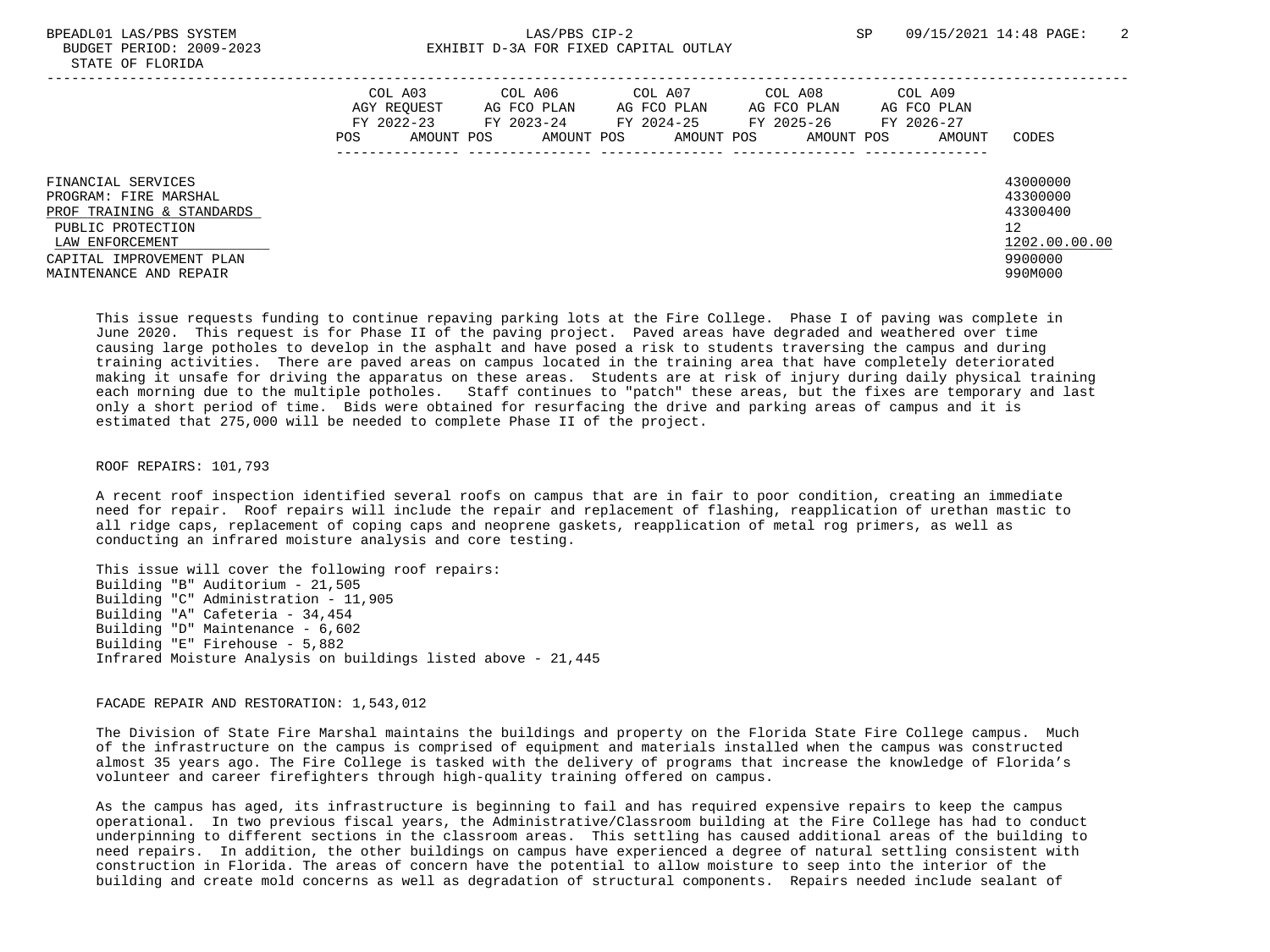STATE OF FLORIDA

# BUDGET PERIOD: 2009-2023 EXHIBIT D-3A FOR FIXED CAPITAL OUTLAY

|                                                                                                                                                                        | COL A03<br>AGY REOUEST<br>FY 2022-23<br>POS | COL A06<br>AG FCO PLAN<br>FY 2023-24<br>AMOUNT POS<br>AMOUNT POS | COL A07<br>AG FCO PLAN<br>FY 2024-25<br>AMOUNT POS | COL A08<br>AG FCO PLAN<br>FY 2025-26<br>AMOUNT POS | COL A09<br>AG FCO PLAN<br>FY 2026-27<br>AMOUNT | CODES                                                                         |
|------------------------------------------------------------------------------------------------------------------------------------------------------------------------|---------------------------------------------|------------------------------------------------------------------|----------------------------------------------------|----------------------------------------------------|------------------------------------------------|-------------------------------------------------------------------------------|
| FINANCIAL SERVICES<br>PROGRAM: FIRE MARSHAL<br>PROF TRAINING & STANDARDS<br>PUBLIC PROTECTION<br>LAW ENFORCEMENT<br>CAPITAL IMPROVEMENT PLAN<br>MAINTENANCE AND REPAIR |                                             |                                                                  |                                                    |                                                    |                                                | 43000000<br>43300000<br>43300400<br>12<br>1202.00.00.00<br>9900000<br>990M000 |

 joints between windows and brick facade, putting mortar between bricks on the facade, and applying "wet seals" intended to keep moisture out of the buildings.

 The costs for this project was determined by obtaining an assessment from a professional commercial contractor. \*\*\*\*\*\*\*\*\*\*\*\*\*\*\*\*\*\*\*\*\*\*\*\*\*\*\*\*\*\*\*\*\*\*\*\*\*\*\*\*\*\*\*\*\*\*\*\*\*\*\*\*\*\*\*\*\*\*\*\*\*\*\*\*\*\*\*\*\*\*\*\*\*\*\*\*\*\*\*\*\*\*\*\*\*\*\*\*\*\*\*\*\*\*\*\*\*\*\*\*\*\*\*\*\*\*\*\*\*\*\*\*\*\*\*\*\*\*\*\*\*\*\*\*\*\*\*

| DEFERRED BUILDING MAINTENANCE<br>FIXED CAPITAL OUTLAY<br>FIRE COLLEGE-BLDG MAINT |          |         | 990Z000<br>080000<br>080990 |
|----------------------------------------------------------------------------------|----------|---------|-----------------------------|
| INSURANCE REG TF                                                                 | $-STATE$ | 250,250 | 2393                        |
|                                                                                  |          |         |                             |

### AGENCY NARRATIVE:

 2022-2023 BUDGET YEAR NARRATIVE: FIRE COLLEGE-BLDG MAINT IT COMPONENT? NO Reference to Long Range Program Plan: Goal #4) Equip First Responders with the Training and Tools Necessary to Protect Floridians.

 The Division of State Fire Marshal maintains the buildings and property on the Florida State Fire College campus. Much of the infrastructure on the campus is equipment and material that was installed when the campus was constructed almost 35 years ago. As the campus has aged, this infrastructure is beginning to fail and has required expensive repairs to keep operational. The roof is the original from its construction in 1989-90.

#### ROOF REPLACEMENT: 250,250

 This building is used as office space for the Division of Investigative and Forensic Services and the Bureau of Fire Prevention. Recent inspections of each building identified the roof conditions for each as being in fair/poor condition. The Arson/Fire Prevention building inspection revealed the roof was in poor condition with the recommendation for replacement. Currently there are multiple locations inside the building that are showing evidence of water leakage.

 The replacement of the roof would include removal of all debris on roof system. Three course all open flashing. Replace roof system down to deck. Install new tapered insulation per code requirements. Install new secure rock cover board set-in low-rise foam adhesive. Install new multi ply cold process roof system with granule MB cap sheet. Provide owner with new 25-year watertight warranty to cover all components of the roof system. Complete a full facade restoration with new sealants & clear silage sealer. The building is 7,150 square feet. The project is calculated at \$35 per square foot.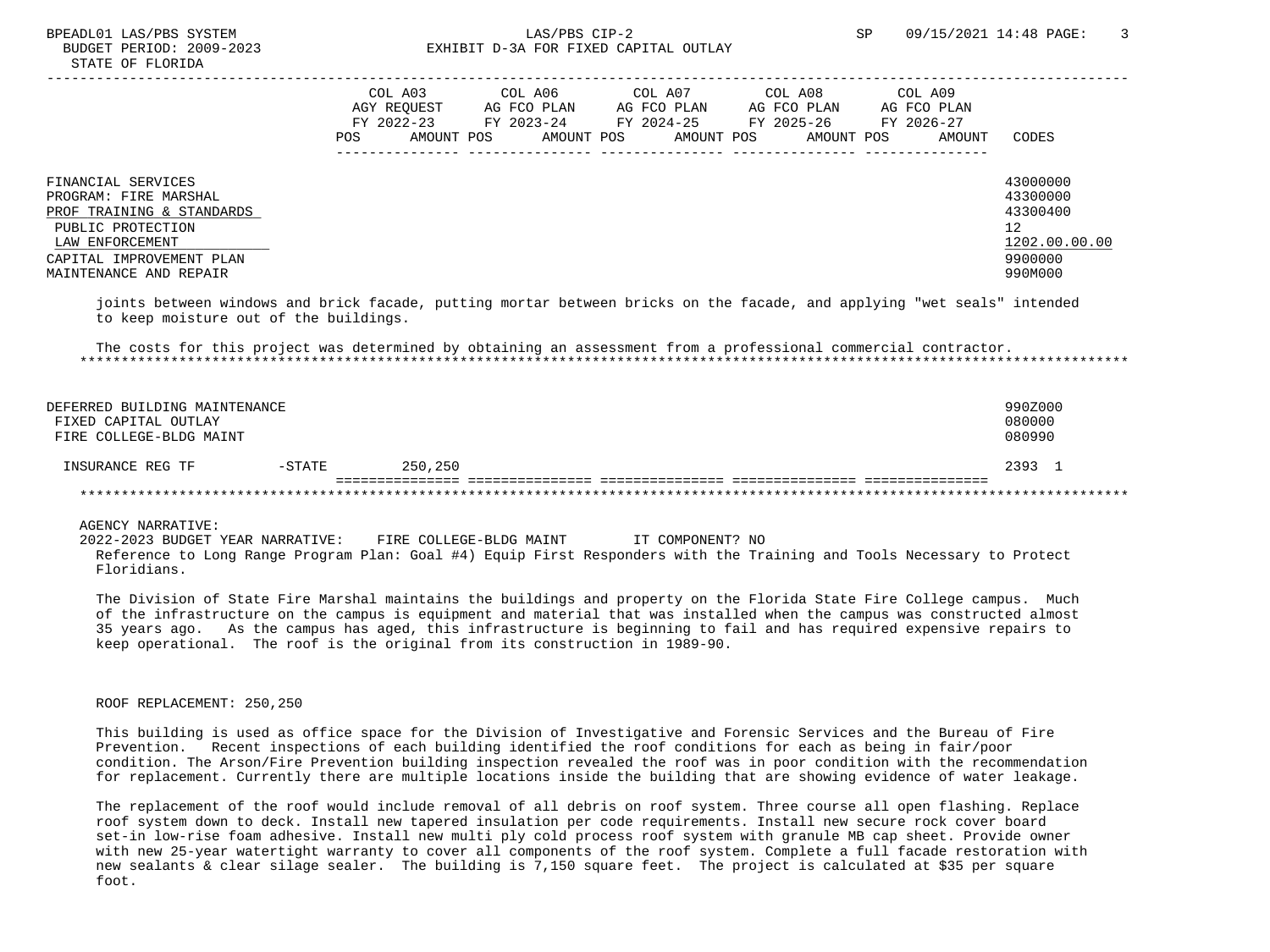|                                                                              |                    | COL A03<br>AGY REOUEST | COL A06<br>AG FCO PLAN   | COL A07<br>AG FCO PLAN   | COL A08<br>AG FCO PLAN |            | COL A09<br>AG FCO PLAN |                                     |
|------------------------------------------------------------------------------|--------------------|------------------------|--------------------------|--------------------------|------------------------|------------|------------------------|-------------------------------------|
|                                                                              | FY 2022-23<br>POS. | AMOUNT POS             | FY 2023-24<br>AMOUNT POS | FY 2024-25<br>AMOUNT POS | FY 2025-26             | AMOUNT POS | FY 2026-27<br>AMOUNT   | CODES                               |
| FINANCIAL SERVICES<br>PROGRAM: FIRE MARSHAL                                  |                    |                        |                          |                          |                        |            |                        | 43000000<br>43300000                |
| PROF TRAINING & STANDARDS<br>PUBLIC PROTECTION                               |                    |                        |                          |                          |                        |            |                        | 43300400<br>12                      |
| LAW ENFORCEMENT<br>CAPITAL IMPROVEMENT PLAN<br>DEFERRED BUILDING MAINTENANCE |                    |                        |                          |                          |                        |            |                        | 1202.00.00.00<br>9900000<br>990Z000 |

| TRUST FUNDS            | 2,445,055                                                                    | 2000          |
|------------------------|------------------------------------------------------------------------------|---------------|
| BY FUND TYPE           |                                                                              |               |
| TOTAL: LAW ENFORCEMENT |                                                                              | 1202.00.00.00 |
|                        |                                                                              |               |
|                        | of the time of this narrative, final approval of the list has not been made. |               |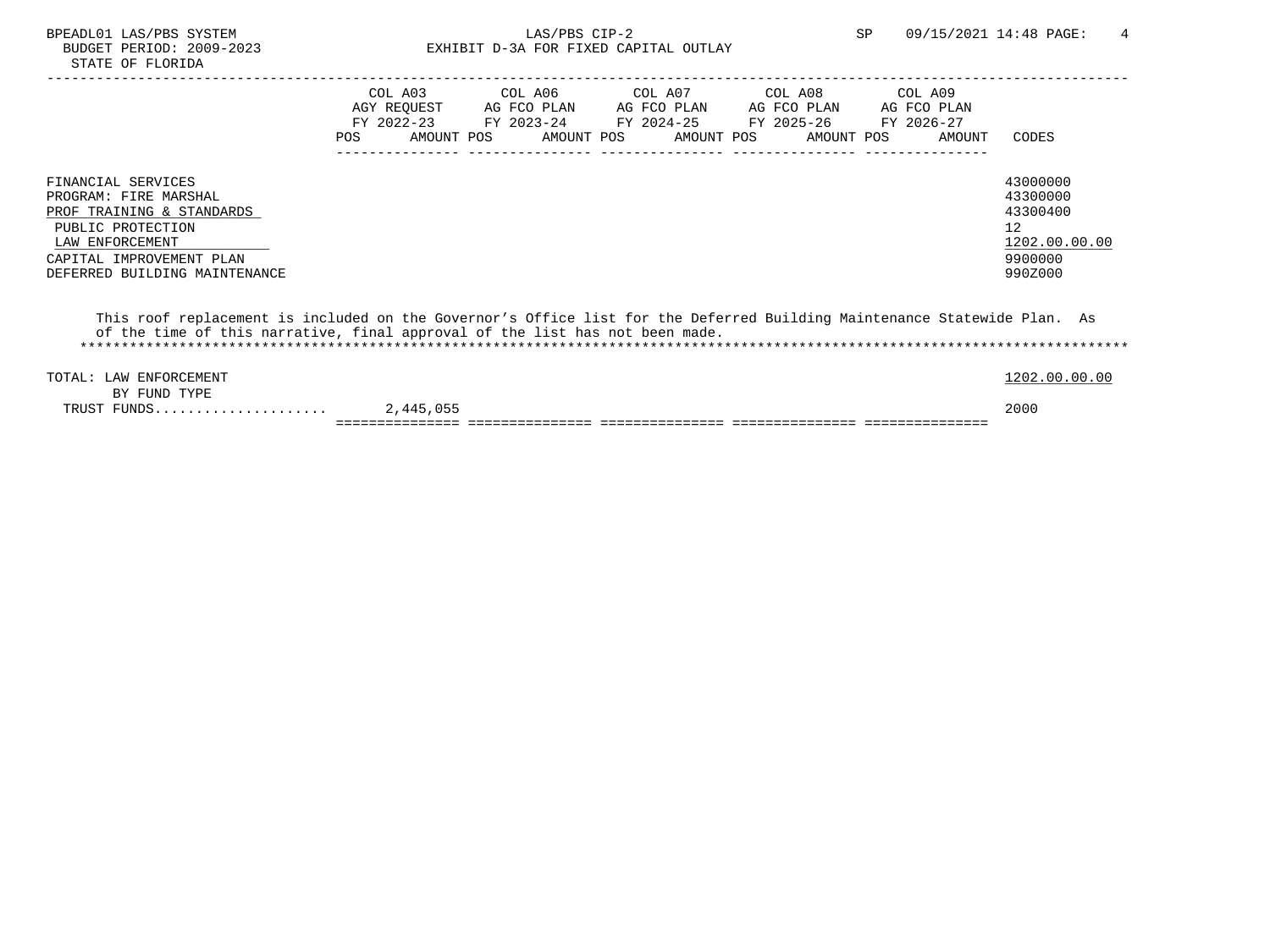\*\*\*\*\*\*\*\*\*\*\*\*\*\*\*\*\*\*\*\*\*\*\*\*\*\*\*\*\*\*\*\*\*\*\*\*\*\*\*\*\*\*\*\*\*\*\*\*\*\*\*\*\*\*\*\*\*\*\*\*\*\*\*\*\*\*\*\*\*\*\*\*\*\*\*\*\*\*\*\*\*\*\*\*\*\*\*\*\*\*\*\*\*\*\*\*\*\*\*\*\*\*\*\*\*\*\*\*\*\*\*\*\*\*\*\*\*\*\*\*\*\*\*\*\*\*\*\*\*\*\* \* BPEADL01 STATISTICAL INFORMATION 09/15/2021 14:48:09 \* \* BUDGET PERIOD: 2009-2023 EXHIBIT A, D AND D-3A LIST REQUEST TJM 43 SP \* \* COMPILE DATE: 09/16/2015 COMPILE TIME: 09:40:41 PAGE: 1 \* \*\*\*\*\*\*\*\*\*\*\*\*\*\*\*\*\*\*\*\*\*\*\*\*\*\*\*\*\*\*\*\*\*\*\*\*\*\*\*\*\*\*\*\*\*\*\*\*\*\*\*\*\*\*\*\*\*\*\*\*\*\*\*\*\*\*\*\*\*\*\*\*\*\*\*\*\*\*\*\*\*\*\*\*\*\*\*\*\*\*\*\*\*\*\*\*\*\*\*\*\*\*\*\*\*\*\*\*\*\*\*\*\*\*\*\*\*\*\*\*\*\*\*\*\*\*\*\*\*\*\* SAVE INITIALS: SAVE DEPARTMENT: 07 SAVE ID: FCO \* ------------------------------------------------------------------------------------------------------------------------------- \* SELECT CODES AND ACCUMULATION LEVELS WHERE ALLOWED. WHEN NO CODE IS SELECTED, ALL CODES WILL BE REPORTED. ITEMIZATION OF EXPENDITURE:  $\overline{10E}$  accumulation level: 0 (1=OPER/FCO, 2=IOE, 0=MERGED) MERGE GROUPS (Y/N): Y BUDGET ENTITY OR GROUP/ACCUMULATION LEVEL (DEP, DIV, BUR, SUB, LBE, MRG):  $*$  1-7: LBE  $*$  $*$  8-14:  $*$  $*$  15-21:  $*$  $*$  22-27: \* \* EXCLUDE: \*  $\star$   $\star$  \* PROGRAM COMPONENT/ACCUMULATION LEVEL (1, 2, 3, 4 OR 5 FOR 2, 4, 6, 8 OR 10 DIGITS, 6=MERGE POLICY, 0=MERGED): \*  $\star$  5  $\star$  $\star$   $\star$ APPROPRIATION CATEGORY OR GROUP/ACCUMULATION LEVEL (1=MAJOR, 2=MINOR, 0=MERGED):  $\star$  08 2 14 2  $\star$  $\star$   $\star$ FUND GROUPS SET: OR FUND: THE SOURCE IDENTIFIER: MERGE FSI (Y/N): N  $FCO (Y/N): Y$  FTE  $(Y/N): N$  SALARY RATE  $(Y/N): N$  \* ------------------------------------------------------------------------------------------------------------------------------- \* ISSUE CODE OR GROUP/ACCUMULATION LEVEL (1, 2 OR 3 FOR 1, 3 OR 7 CHARACTERS, 0=MERGED):  $\star$  3  $\star$  $\star$   $\star$ \* REPORT OPTION: 1 COLUMN SELECTION: A03 A06 A07 A08 A09 CODES \* 1=EAD REPORT \* 2=SCHEDULE IV/IT ISSUES REPORT COLUMNS WITH CALCULATION DIFFERENCE ONLY (Y/N): N THAT EXCEED: 3=STATEWIDE ISSUES 4=SCHEDULE VIIIA ISSUES SCHEDULE VIIIA ISSUES SPREADSHEET (Y/N): N \* \* \* LEVELS OF TOTALS: (N=NO TOTAL, L=LINE TOTAL, T=BY FUND TYPE, D=BY DETAIL FUND, B=BY DETAIL FUND AND FUND TYPE, \* G=FUND GROUP LINE TOTALS, E=BY DETAIL FUND AND FUND GROUP) \* RUN: N ITEM OF EXP: N GROUP: N DEPARTMENT: N DIVISION: N BUREAU: N \* \* SUB-BUREAU: N LBE: T POLICY AREA: N PROG COMP: T D3A SUM ISSUE: N D3A DETAIL ISSUE: L \* MAJOR APP CAT: N MINOR APP CAT: D \* \* APPROPRIATION CATEGORY TITLES: S (S=SHORT, L=LONG) REPORT SEQUENCE: DEPT/BUDGET ENTITY: N A=ALPHABETICAL PROGRAM COMPONENT: N N=NUMERICAL \* ------------------------------------------------------------------------------------------------------------------------------- \* DEPARTMENT NARRATIVE SET:<br>BUDGET ENTITY NARRATIVE SET: PROGRAM COMPONENT NARRATIVE (Y/N): N \* \* \* ISSUE/ACTIVITY NARRATIVE SET: A1 PRIORITY ISSUE NARRATIVE SET (1-9): \*  $\star$   $\star$  \* INCLUDE POSITION DATA (Y/N): N \* \* \* INCLUDE COLUMN CODES  $(Y/N): Y$  \* \* \* OUTPUT FORMAT: L PAGE BREAKS: LBE \* \* L=LANDSCAPE (IOE, GRP, DEP, DIV, REPORT HEADING: LAS/PBS CIP-2 \* \* P=PORTRAIT BUR, SUB, LBE, PRC, EXHIBIT D-3A FOR FIXED CAPITAL OUTLAY \* \* SIS, ISC) \* \* ------------------------------------------------------------------------------------------------------------------------------- \*